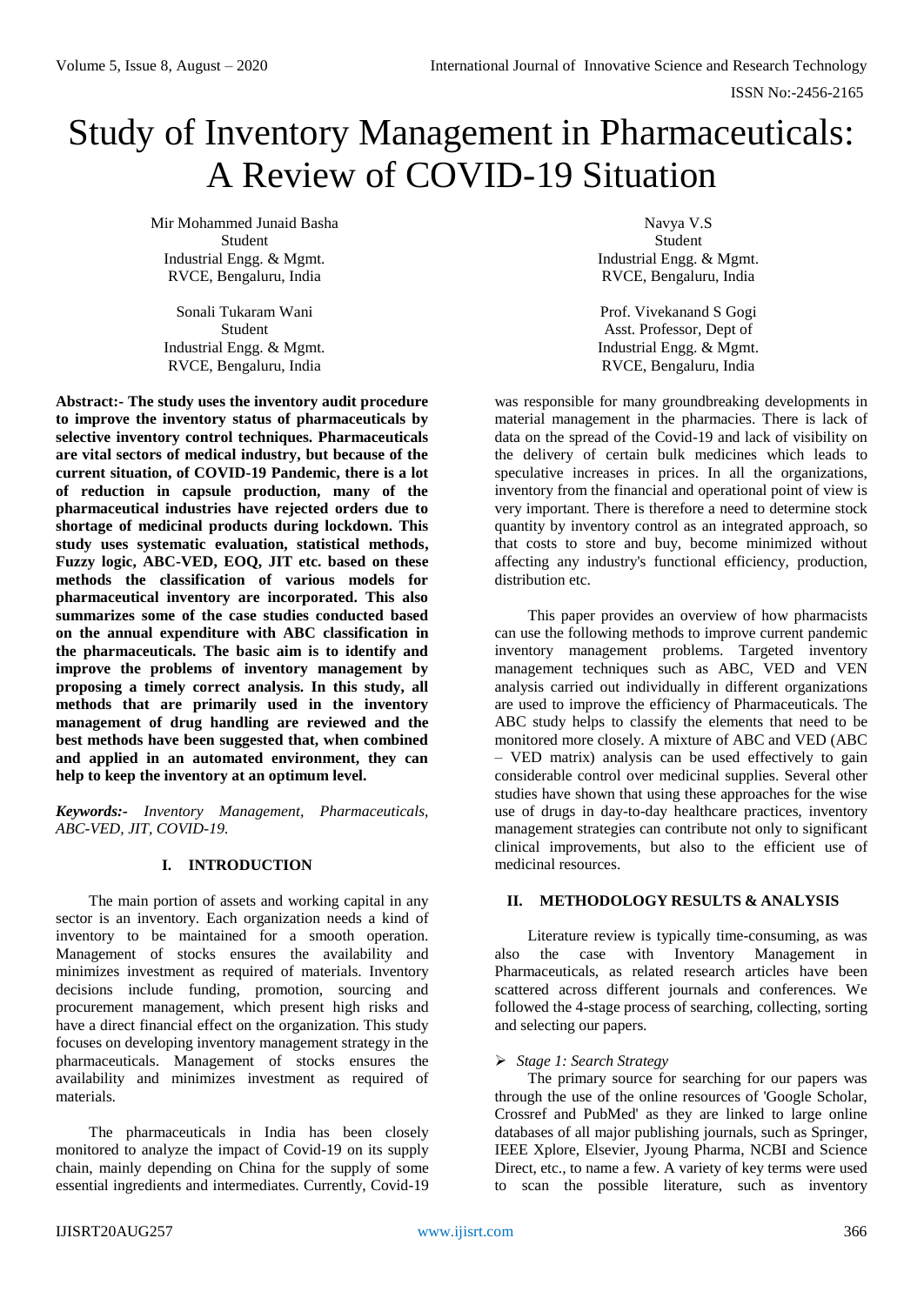management, inventory control techniques, pharmaceuticals, drugs etc.

#### *Stage 2: Identification of Papers*

The search and first pre-selection of papers was carried out at this stage and the scientific papers on the methods of inventory management used in pharmaceuticals were selected. In order to carry out a thorough and exhaustive search for literature, the keywords mentioned in stage 1 have been chosen, which are closely linked to our objective. Over 45 papers have been selected for the next phase, all collected papers have been stored and similar or duplicate papers have been deleted.

#### *Stage 3: Sorting and Classification of Papers*

Since the modernization of the inventory management system took place in the mid-1990s for the purposes of this review, the papers published after 1990 were taken into consideration from the papers collected during stage 2. At the end of this phase, only 30 papers were specifically selected for further review.

#### *Stage 4: Selection of Suitable Papers*

During this stage, 30 papers were examined in detail on the subject from which 20 relevant papers were selected and, our guide, whose expertise lies in the field of inventory management and operational research, independently reviewed the entire text of the published papers.

#### **III. RESULTS & ANALYSIS**

The following accepted papers were initially examined and sorted on the basis of the field of study and the related factors addressed in those papers were selected on the basis of their outcomes.

## $\triangleright$  *Konstantinos Danas, et al.*  $(2002)^{1}$

This paper focuses on hospital pharmaceutical logistics operations and seeks to find a solution where these activities can be optimized. The authors suggest the concept of Just-In-Time and an information network that will replace hospital pharmacy with virtual pharmacy and distribute the actual stock of drugs in all hospital clinics in the same region. They propose that a stockless inventory system can be used to track, order and control the movement of drugs within the distribution chain through the Virtual Hospital Pharmacy (VHP) program and an integrated inventory management system. This can minimize or completely eliminate problems, such as out-of-stock and expired medicines, which significantly reduce the role of health care professionals who can focus on important research and not on inventory management. The authors also described inefficiencies and errors in the logistical operations of the hospital pharmacy and how VHP can help to resolve them.

#### $\blacktriangleright$  *Lt Col R Gupta, et al.*  $(2007)^2$

The focus of this paper was on how the ABC inventory control method is based on the cost factor and the VED method is based on the critical factor. Research was conducted at the 190-bed service hospital on the financial analysis of drug expenses in the priced vocabulary medical

store (PVMS). The study shows that, For inventory management of drugs if they consider only the ABC analysis, they could control the recommended group A drugs, but would compromise the availability of vital drugs in categories B and C. Likewise, the ABC-VED matrix shows that of the 292 items, 63 were Class 1, 164 were Class 2 and 65 were Class 3. Accordingly, the authors concluded that the cost factor was important for the optimal use of resources.

## *R Nigah, et al. (2010)<sup>3</sup>*

This research focuses on the analysis of VED and ABC in order to classify the types of items that need a rigorous management control, this analysis of pharmacy shop was performed in PGIMER. For each pharmacy item, annual use and expenses for 2007-2008 have been analyzed and also the stock control techniques, i.e. Analyzes of the matrix were made of VED, ABC and ABC-VED. These analyses classify medications requiring tight supervision over the effective use of funding with the reduction of down production in pharmacies. Such methods must be used as standard practice in order to maximize the use of resources and reduce non-restrictive situations in Pharmaceutical hospitals.

## *Mahendrawathi ER, et al. (2011)<sup>4</sup>*

This research proposes the use of the Fuzzy-ABC and combination of ABC and Fuzzy method for inventory management of pharmaceutical drugs in hospitals and to integrate various variables into an easily interpretable inventory management decision, but Prioritizing the items according to their importance was done by Analytical hierarchy method (AHP) it was applied to product classification, and data envelopment analysis (DEA) was proposed to maximize the artificial inventory but it should be reprogrammed whenever a new item is entered, therefore Fuzzy-ABC methodology was used to capture the intuition behind the value of pharmaceutical element to determine dollar usage and variables that are inexpressible.

#### *Jegadeesh Ramasamy D, et al. (2012)<sup>5</sup>*

This research is focused on the analysis of inventory control of Drugs. The motive of this paper was to categorize the medicines according to costs and criticism and those that require strict management control are defined. The pharmaceutical medicines were categorized based on ABC and VED analysis, using an excellent spread sheet. This analysis allowed the classification of drugs on the basis of cost and criticism factors. This analyzes are aimed at promoting effective drug inventory management with minimum monetary resources, maintaining a high-priority drug safety requirement, and reducing drug supply shortages frequently. An effective inventory management program can lead to uncompromising patient care at primary health care.

## *Kapoor, B, et al. (2012)<sup>6</sup>*

The aim of this paper is to build and implement a modern outpatient pharmacy information system to help improve their pharmacy operations, which will address both the distribution and inventory features and significantly reduce product costs and improve service rates for its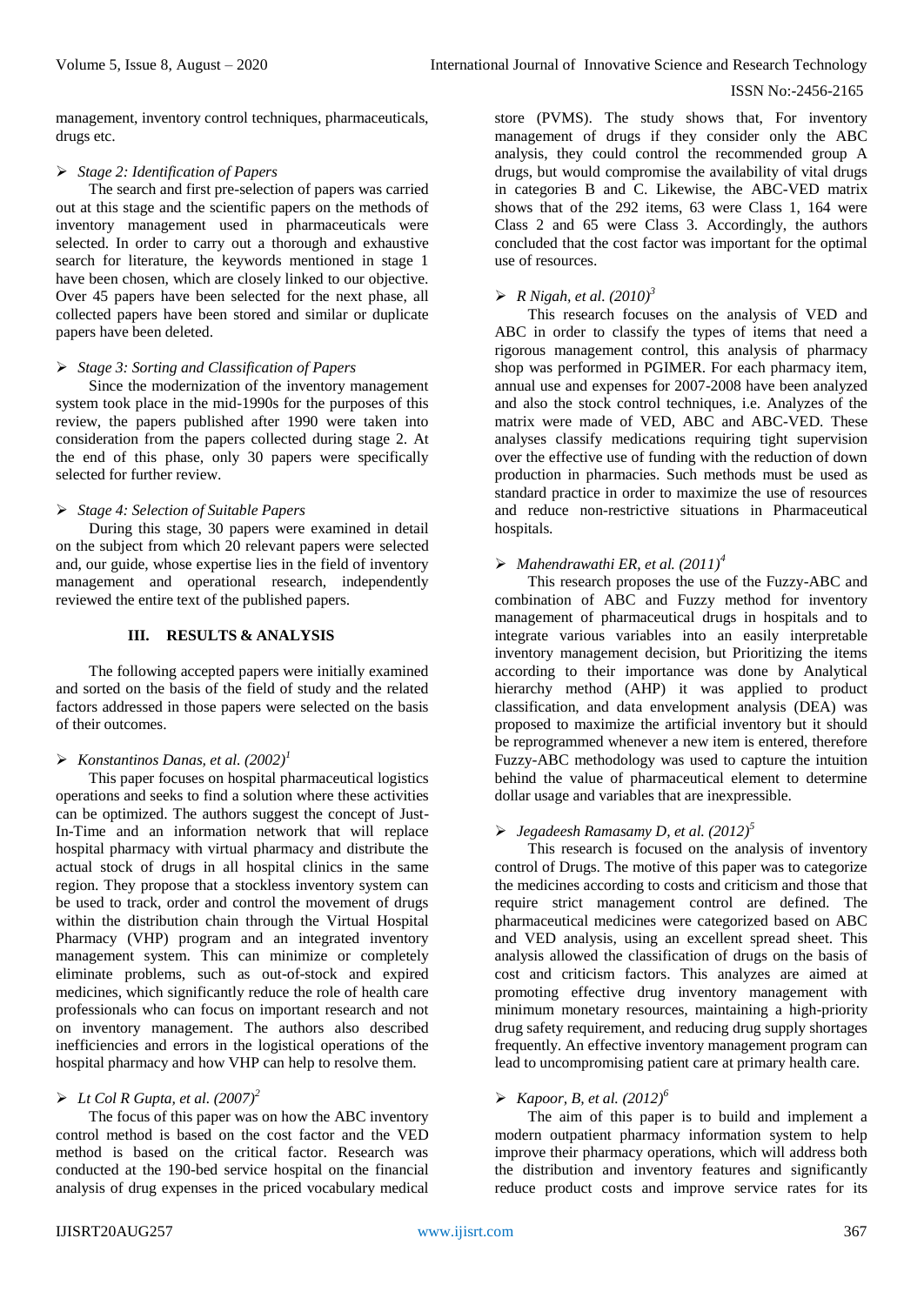members through the Titan Healthcare JIT (Just-In-Time) method. As a result, Titan has implemented a JIT inventory management system to reduce safety stocks and improve supply reliability by reducing the Bullwhip Effect.

## $\triangleright$  *Mahatme MS, et al.*  $(2012)^7$

This paper examines the important role played by financial analysis in the management of a pharmaceutical store. The primary objective of this research was to consider the analysis of ABC-VED with EOQ, compare indexed costs with actual costs and forecast expenditure for future years. The authors concluded that the annual expenditure on medicinal products for the period 2010-11 accounted for 7,68% of the annual budget for hospitals. This percentage of ADE is lower than in previous studies. As a result, ABC-VED optimizes the cost of Medicare services in collaboration with EOQ and applied economic analysis, as well as making money available to patients to improve the quality of health care.

#### $\triangleright$  *Manhas Anil K, et al.* (2012)<sup>8</sup>

The objective of the study was to determine the cost and criticality of drugs stored in a pharmacy. The authors attempt to use the ABC analysis for the cost criteria, VED analysis for critical factor of the drugs. During this study period, a total of 156 products were tested for an inventory of medicinal products at SKIMS for a period of one year. The authors of the study expect the findings to help control the prices of medicinal products in pharmaceutical companies and to ensure that vital and essential drugs are accessible to patients and to hospital administration. They also suggested an analysis of the sales counter inventory, which includes more expensive drugs with far greater financial implications, and which may help in cost savings.

#### *Gustriansyah R, et al. (2015)<sup>9</sup>*

The purpose of this paper is to establish a decisionmaking support system for pharmaceutical inventory management using approaches from FAHP, AHP and SPA. Hence To be more Efficient, DSS with FAHP and SPA methods are used to forecast inventory where the average percentage of accuracy exceeds the average percentage of the accuracy of the pharmacy inventory manager. Therefore, this method can be used as a method of decision-making support to enhance pharmacy inventory management.

# *Sukhbir Singh, et al. (2015)<sup>10</sup>*

The objective of this research is on the study of ABC and VED matrices in the Pharmaceutical Store, the teaching, testing, etc. which specifically needs precise management control. The goal of this analysis was to evaluate annual pharmaceutical use by using the priority model based on analysis of the ABC-VED matrix for the years 2008-2009 and 2009-20010. In order to identify categories of drugs which require striking controls on management, ABC and VED (in pharmacy/drug store) analysis were conducted in

PGIMER. It showed that for the effective use of available resources and the avoidance of non-hospital pharmacy circumstances, these technologies should be implemented. The analysis of ABC and VEDs could therefore be used to identify drugs that require stringent management control in order to use hospital funds effectively and efficiently.

# $\blacktriangleright$  *G. Santhi, et al.*  $(2016)^{11}$

This study was aimed at ensuring that medicines are available when patients need them and to minimize the cost of medication by using inventory management by using ABC and VED analysis techniques. The RFID-based Pharmaceutical Inventory such as Blood Pharmacy, Control Techniques, and Hospital Inventory Management models were categorized and was analyzed to help patient's when they need. So, RFID tags were used to store appropriate quarantine material details. Therefore, A new model was developed by combining ABC and VED analysis called AVSER matrix. It gave the items in a community pharmacy with better priority management, thus making the process easy and efficient.

## *Migbaru, S. et al. (2016)<sup>12</sup>*

This study aimed at evaluating the flow of the Tikur Anbessa Advanced Hospital-TASH pharmaceutical inventory for the 2009–16 taxation years. The present investigation was a cross-sectional facility-based study in which the 5-year evaluation (2009-2013) was based on techniques of VEN, ABC with ABC/VEN analysis of this matrix. In five years -insulin, NPH, test gloves, gauze bandage, chirurgical gloves and regular saline 1000 ml existed with huge amounts of money. Many of the first category drugs in this sample were Cat-A and Class V drugs that require a great deal of attention for its supervision. The results of the study suggested that regular implementation of scientific tools for the management of pharmaceutical inventories, such as ABC-VEN matrix analysis, would be needed to improve the use of resources and the quality of patient care.

## *Agada, P. O., et al. (2017)<sup>13</sup>*

Research in this paper focused on the quality of Central Pharmacy's health services at the Benue State University Teaching Hospital (BSUTH). The high demands of various pharmacies are constantly threatened by a Strong patient intake who require various care facilities. To solve the above-mentioned inventory problem there in, a prompt intervention is important as well as the tertiary health care system. This research was carried out by applying the Probabilistic EOQ model to the determination of the quantity of economic order (EOQ) and the degree of reorder for each consumable hospital and drug. The analysis of sensitivity results in a distribution of the response to each medication from EOQ as well as in a re-order degree of their respective cost adjustments. In this paper, this approach was suggested.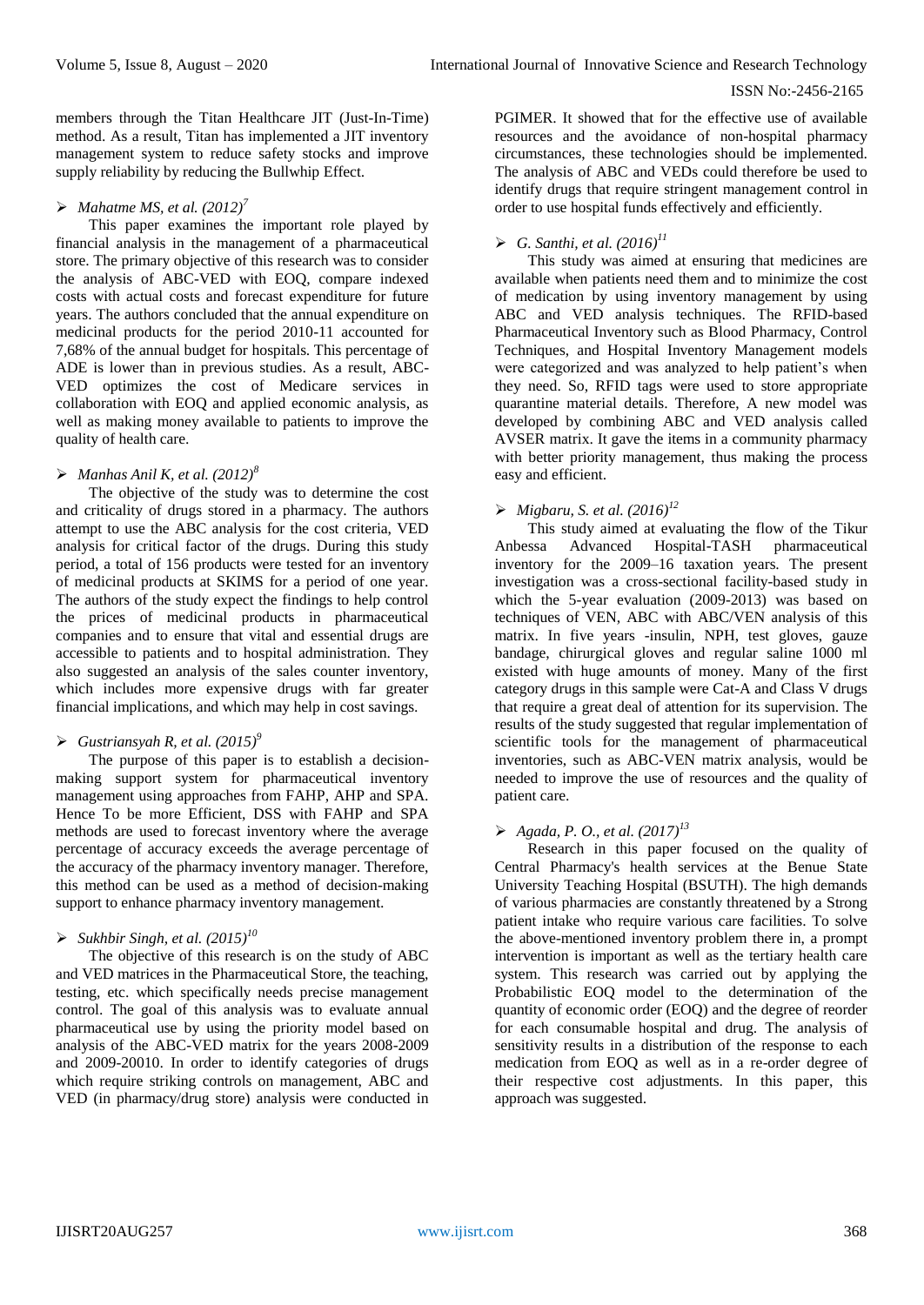## *Zeynep CEYLAN, et al. (2017)<sup>14</sup>*

The goal of this research was to control the product inventory of the pharmacy efficiently and to balance the drug rates, classify the economic and vital medication that is performed using ABC analysis, VED analysis and ABC-VED analysis. The data have been reviewed in order to strictly control inventory and for optimal budget use. ABC analysis relies on the item's quality and rate of use; VED analysis classifies the medications according to their criticality and relevance to the patient's safety. Where VED analysis or ABC analysis is used alone, effective inventory management cannot be practiced. Therefore ABC-VED matrix in combination with ABC and VED was obtained. It offers tight control over the medications for optimum use in the budget.

## *Ida Fitriana, et al. (2018)<sup>15</sup>*

The focus of this paper was to analyze drug consumption goods and the costs of drug procurement, and to prioritize drug procurement processes based on traditional inventory techniques. Drug stock measurements have been troublesome. So, ABC analysis and VED analysis were the techniques used to solve the problem. The findings of this study showed that, for accurate and efficient monitoring of drug store scientific inventories, it requires the use of devices. Thus, based on the study of the matrix ABC, VED, and ABC-VED, it shows the drugs need strict regulation. Consequently, the ABC-VED approach should be implemented in the inventory of medicines under hospital drug control.

### *Kanyakam, S., et al. (2018)<sup>16</sup>*

This research introduces an inventory management model aimed at improving successful medical inventory controls, thus increasing patient quality in the northeast of Thailand in the secondary hospital unit. It was proposed to identify and describe critics for the drug items being analyzed by the ABC-VED matrix analytical model. The study result from the model proposed showed that the highest expense of the overall expenditure was found in the critical and costly product category (category I). The exponential smoothing approach based on regression was also adopted to estimate the AE Subcategory I application and was calculated in terms of economic order quantity (EOQ) and the reorder point model. It can easily be taken into account to focus on key drug items and to reduce excessive drug inventory time and costs.

## *Faten Ben Chihaoui, et al. (2019)<sup>17</sup>*

The paper focuses on the Drug inventory management. The aim of this work was to optimize medical management by reducing drug inventory costs and improving patient satisfaction. The major issues in big inventory were Medicines scarcity, overstock, discrimination in the healthcare system, Unfunded technique of estimation, lack of knowledge. This research provides an actual case analysis of the same, the service indicated aims to automate the management and distribution of product stock while reducing drug shortages and production costs and 'The hybrid policy' was established. A DSS system was also implemented to help users improve the management of drug inventory and make reliable decision-making. This leads to better satisfaction for the patient.

## *Hind, Abdelmonim Ahmed, et al. (2019)<sup>18</sup>*

The focus of this research is inventory management of Pharmaceuticals in Sudan central and hospitals which is done using ABC-VEN analysis. The data (NMSF & RDF) have been reviewed using an excellent spread sheet in order to obtain information from the annual budget for ABC, VEN and ABC-VEN matrix research and the control of pharmaceutical inventories. Sustainable Frameworks were used to assess knowledge of the inventory system amongst pharmacists employed at centers. Staff in drug treatment should be provided with extensive academic training and frequent workshops or seminars on the subject.

## *Mansoor Hussain, et al. (2019)<sup>19</sup>*

The primary aim of this paper was to establish an effective inventory management program that would help optimize resources and ultimately improve patient care through the use of inventory management strategies to minimize storage and internal lead times. The authors used ABC and VED methods to identify surgical consumables. The result of the study revealed that from ABC analysis 35, 52 and 171 items were categorized as A, B and C, respectively. The most important items in the VED analysis were 73% of the total items and 26% of all items were in the essential(e) category. The average lead time for internal, external and total periods was 17, 25 and 44 days, respectively.

## *Taddele B. W, et al. (2019)<sup>20</sup>*

The focus of the study was to assess the inventory of hospitals by means of an ABC-VEN matrix analysis and to identify drugs that require strict supervision. The study showed that Category I medicinal products require strict inventory controls and that Category II and Category III medicinal products require mid-and lower-level control, respectively The Research suggests that ABC-VEN techniques are to be implemented in a health care facility for the efficient use of resources and the disposal of waste.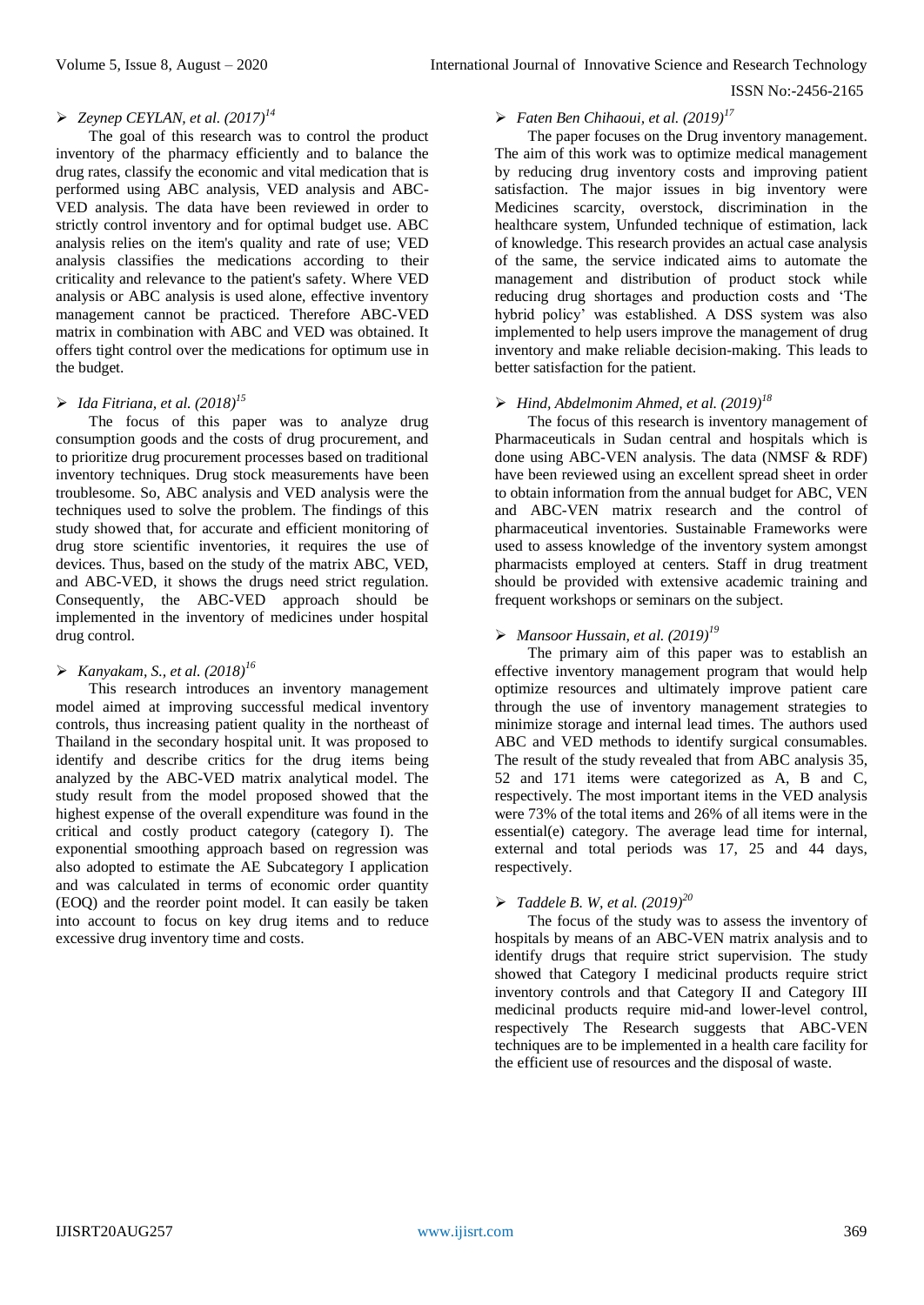#### **IV. SUMMARY OF LITERATURE REVIEW**

The techniques used for various inventory management problems are listed in table 1 below.

|                |      |                                   | Techniques (Check mark) |              |              |              |             |              |
|----------------|------|-----------------------------------|-------------------------|--------------|--------------|--------------|-------------|--------------|
| Sl. No         | Year | <b>Authors</b>                    | ABC                     | <b>VED</b>   | <b>JIT</b>   | <b>EOQ</b>   | DSS - FUZZY | <b>VEN</b>   |
| 1              | 2002 | Konstantinos Danas, et al.        | $\Box$                  | $\Box$       | $\checkmark$ | $\Box$       | □           | $\Box$       |
| $\overline{2}$ | 2007 | Lt Col R Gupta, et al.            | $\checkmark$            | $\checkmark$ | $\Box$       | $\Box$       | □           | П            |
| 3              | 2010 | R, Nigah, et al.                  | ✓                       | $\checkmark$ | П            | $\Box$       | П           | $\Box$       |
| 4              | 2011 | Mahendrawathi ER, et al.          | ✓                       | $\Box$       | $\Box$       | $\Box$       | $\Box$      | □            |
| 5              | 2012 | Jegadeesh Ramasamy D, et al.      | ✓                       | $\checkmark$ | П            | $\Box$       | □           | П            |
| 6              | 2012 | Kapoor B, et al.                  | $\Box$                  | $\Box$       | $\checkmark$ | $\Box$       | $\Box$      | $\Box$       |
| 7              | 2012 | Mahatme MS, et al.                | ✓                       | $\checkmark$ | $\Box$       | $\checkmark$ | $\Box$      | $\Box$       |
| 8              | 2012 | Manhas Anil K, et al.             | ✓                       | $\checkmark$ | $\Box$       | $\Box$       | $\Box$      | П            |
| 9              | 2015 | Gustriansyah R, et al.            | $\Box$                  | $\Box$       | $\Box$       | $\Box$       | ✓           | П            |
| 10             | 2015 | Sukhbir Singh, et al.             | ✓                       | $\checkmark$ | П            | $\Box$       | □           | $\Box$       |
| 11             | 2016 | G. Santhi, et al.                 | ✓                       | $\checkmark$ | П            | $\Box$       | Г           | П            |
| 12             | 2016 | Migbaru, S. et al.                | ✓                       | $\Box$       | $\Box$       | $\Box$       | П           | $\checkmark$ |
| 13             | 2017 | Agada, P.O., et al.               | $\Box$                  | $\Box$       | $\Box$       | $\checkmark$ | $\Box$      | П            |
| 14             | 2017 | Zeynep CEYLAN, et al.             | ✓                       | $\checkmark$ | П            | П            | Г           | П            |
| 15             | 2018 | Ida Fitriana, et al.              | ✓                       | $\checkmark$ | $\Box$       | $\Box$       | $\Box$      | $\Box$       |
| 16             | 2018 | Kanyakam, S., et al.              | ✓                       | $\checkmark$ | $\Box$       | $\checkmark$ | $\Box$      | П            |
| 17             | 2019 | Faten Ben Chihaoui, et al.        | $\Box$                  | $\Box$       | $\Box$       | $\Box$       | ✓           | П            |
| 18             | 2019 | Hind, Abdelmonim Ahmed, et<br>al. | ✓                       | П            | П            | П            | П           | ✓            |
| 19             | 2019 | Mansoor Hussain, et al.           | ✓                       | $\checkmark$ | $\Box$       | $\Box$       | □           | П            |
| 20             | 2019 | Taddele B. W, et al.              | $\checkmark$            | $\Box$       | $\Box$       | $\Box$       | Г           | ✓            |

Table 1

#### **V. CONCLUSION AND FUTURE SCOPE**

This study contains detailed information about current pharmaceutical inventory management practices. This document was written and developed by all of the authors involved, under the supervision of our guide.

In the course of this study, many various methodologies, i.e. ABC, VED, EOQ, JIT, etc. of Pharmaceutical Inventory Management have been individually analyzed and the findings suggest that, for optimal inventory management, if the above-mentioned methodological principles are implemented together in an automated environment such as VHP, which can help to keep stocks at an optimum level. While minimizing losses due to expired drugs and delays in ordering new stocks, we can minimize costs due to the low inventories (JIT) concept and the high availability of drugs based on their critical factor. Most researchers believe in the same ideas. The scope of this review in the future could help to explore the concept of the above model. Further, in order to monitor central pharmacy drugs, to make sure the budget is

optimally allotted, and to prevent cases out of stock at the central pharmacy, suggestions are to be followed for hospitals in the categorization of drugs deriving from such research. In addition, emphasis should be placed on top administration for considering drugs pharmacies as an essential hospital facility and coordinating their activities to support them. The results of the analysis conducted in this research were found to be consistent and statistically significant with previous studies.

#### **REFERENCES**

- [1]. Danas, K., Ketikidis, P., & Roudsari, A. (2002). A virtual hospital pharmacy inventory: An approach to support unexpected demand. Journal of Medical Marketing, 2(2), 125-129.
- [2]. Gupta, R. K. G. R., Gupta, K. K., Jain, B. R., & Garg, R. K. (2007). ABC and VED analysis in medical stores inventory control. Medical Journal Armed Forces India, 63(4), 325-327.